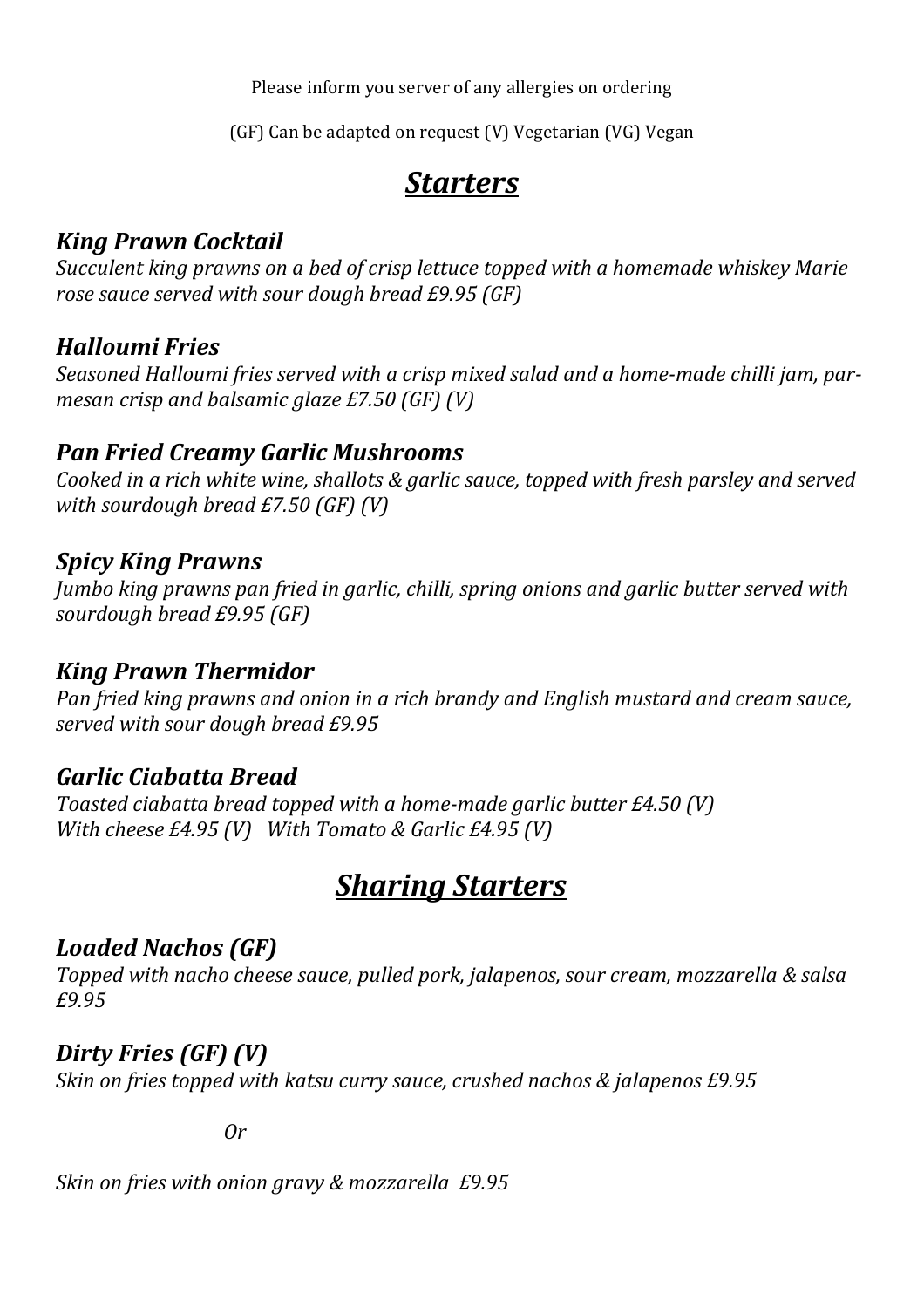## *Mains*

## *Hanging Tandoori Chicken Kebab (GF)*

*Chicken, Peppers, Onions, Mushrooms, Courgette Kebab served with flat bread, saag aloo & salad £14.95.*

## *Chicken in a Basket*

*Southern Fried Chicken Goujons served with skin on fries & homemade coleslaw £13.95 Add a dipping sauce £ 2.95 Katsu, Peppercorn or Nacho cheese*

## *Creamy Pork Loin with Shallots & Mushrooms*

*Pan fried Pork Loin - creamy shallot & garlic mushroom sauce with crushed new potatoes & salad £14.95*

## *King Prawn Linguine (VG)*

*King Prawns, Chorizo, Garlic, Chilli and Red Peppers in a Napoli Sauce with ciabatta garlic bread £14.95*

#### *Beer battered haddock*

*Served with hand cut chips, mushy peas and homemade tartare sauce £13.95*

#### *Whole Tail Premium Breaded Scampi*

*Breaded scampi served with hand cut chips, dressed salad, garden peas and tartare sauce £14.50*

#### *Lasagne*

*Chefs own recipe, try this Italian classic!! Served with Garlic bread and a dressed salad £13.50*

#### *Camerton Steak and Ale Pie*

*Steak cooked in Theakston's cask ale with a suet pastry top, served with hand cut chips or mash & seasonal vegetables £14.50*

#### *Caprese Chicken Linguine*

*Linguine topped with chicken, pesto & mozzarella, and served with homemade garlic ciabatta £13.95*

#### *Yorkshire Pork Sausage and Creamy Mash*

*3 Pork sausages, creamy mash & homemade Jack Daniels onion chutney & seasonal vegetables £11.95*

### *Hull Fish Shop*

*Hull Pattie, beer battered fish, battered sausage served with handcut chips, mushy peas & tartar sauce £14.95*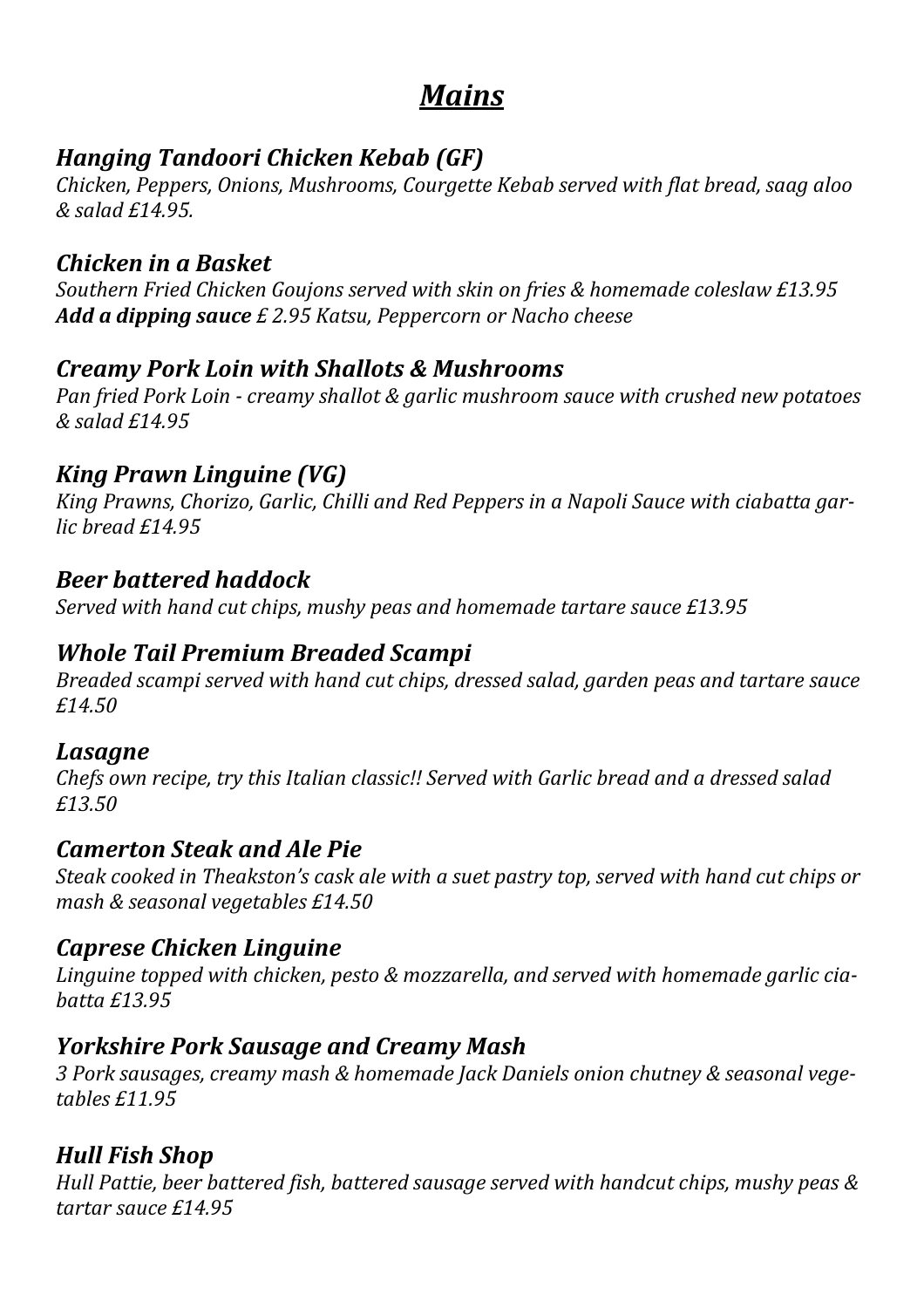#### *Ham and Eggs*

*Hand carved ham, served with hand-cut chips, two fried eggs and garden peas £10.50 (GF)*

## *Kiev Schnitzel*

*Breaded chicken schnitzel topped with our garlic butter and extra garlic cream sauce. Served with salad and hand-cut chips. £14.95*

## *Camerton Chicken Gyros*

*Camertons Twist on the Greek favorites, marinated chicken breast in a warm flatbread with salad, salsa and Tzatziki, with hand cut chips & salad £13.95 Add Halloumi £2.95*

# *From the Grill*

*All served with grilled tomatoes, beer battered onion rings, field mushroom and handcut chips*

*8 oz Rump £14.95 16 oz Rump £19.95 24oz Rump £27.95*

*12 oz Gammon with egg and pineapple £13.50* 

## *Surf & Turf*

*Rump Steak & Breaded Scampi £19.95* 

#### *Mixed Grill*

*Steak, gammon, chicken breast, sausages, pork steak , black pudding, fried egg and pineapple £22.95*

*Country Garden Gammon 12 oz Gammon topped with ginger, pineapple and melted cheese £14.95*

#### *ADD A STEAK SAUCE £2.95*

*Peppercorn – Stilton - Shallot & Garlic Mushroom - Nacho Cheese - Katsu*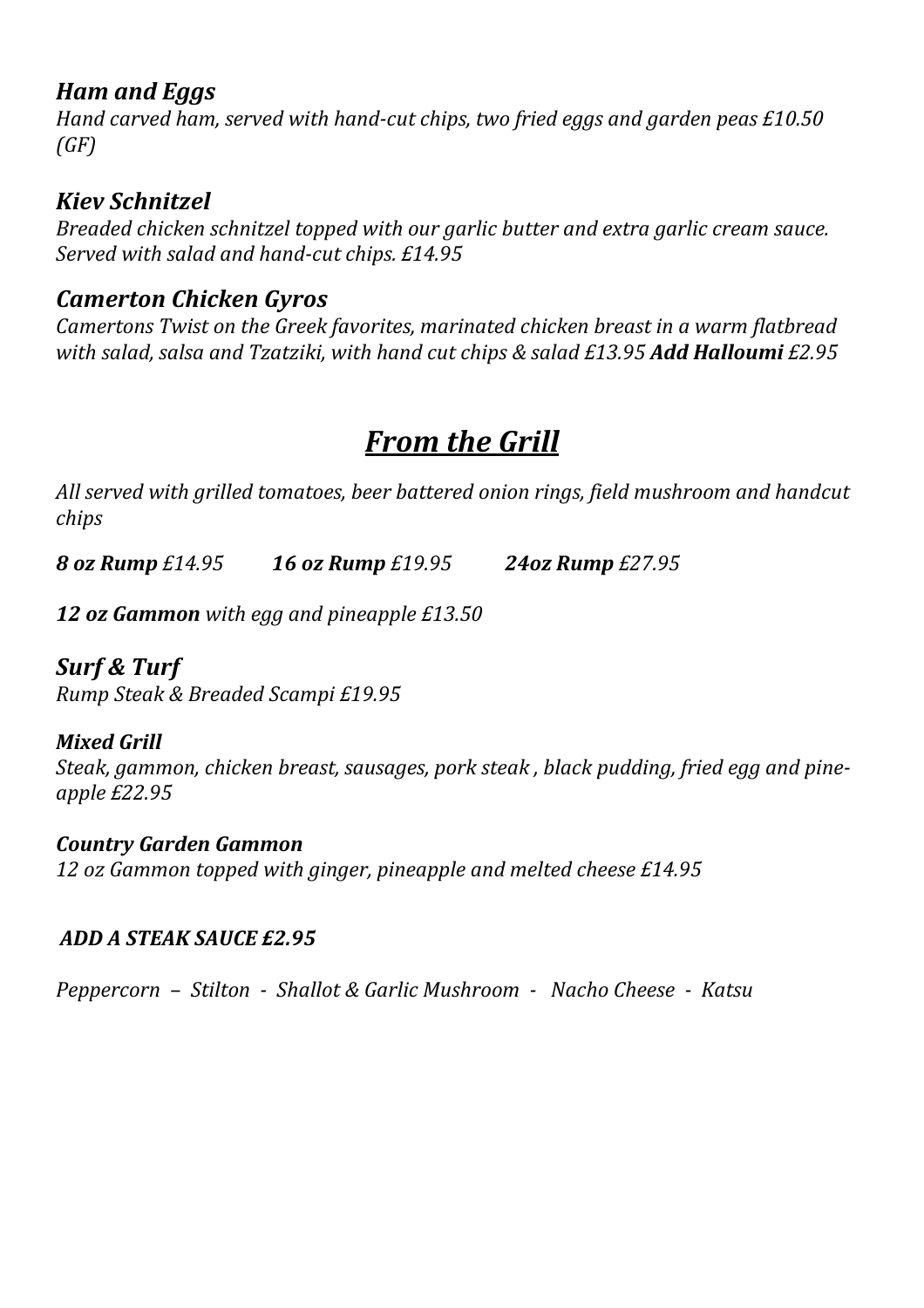## *Homemade Smashed Steak Burgers*

*All served with skin on fries, homemade onion rings, burger sauce & homemade coleslaw*

*Applewood & smoked bacontopped with fried onions £13.95*

*Signature burger topped with nacho cheese sauce bacon £12.95*

*Black and Blue Burgerwith gooey blue cheese and a home-made Jack Daniels onion chutney £13.95*

*Mexican burgerwith nacho cheese saucee, nachos, jalapeños, soured cream and salsa £14.50*

*Pulled Porktopped with pulled pork and nacho cheese sauce £14.95*

*Crispy Southern Fried Chicken Burger topped with cheddar £13.95*

#### *Add an EXTRA BURGER PATTIE to any burger for £4.95*

#### *Camerton Colossal Burger*

*Signature smashed burger, seasoned chicken burger, nacho cheese sauce, bacon and black pudding, topped with a fried egg £19.50*

# *Salads*

#### *Chicken & Bacon Caesar Salad £12.95 Mixed Leaf, Cucumber, Tomato, Red Onion, Chunky Croutons & Parmesan Cheese*

#### *Fajita Steak Salad £14.95*

*Steak Strips, Onions, Peppers on a bed of Mixed leaf, Cucumber, Tomatoes & Sour Cream*

### *Halloumi, Red Pepper & Pineapple Salad £12.95 (V)*

*On a bed of Mixed leaf, Cucumber, Red onion, Tomato & Chunky Salsa*

# *Vegan & Vegetarian*

#### *Halloumi Burger Spiced halloumi, red pepper and pineapple burger topped with home-made chili jam £12.95 (V)*

#### *Hand Battered Fake Fish and Chips*

*Beer battered halloumi with hand cut chips, mushy peas and tartare sauce £12.95 (V)*